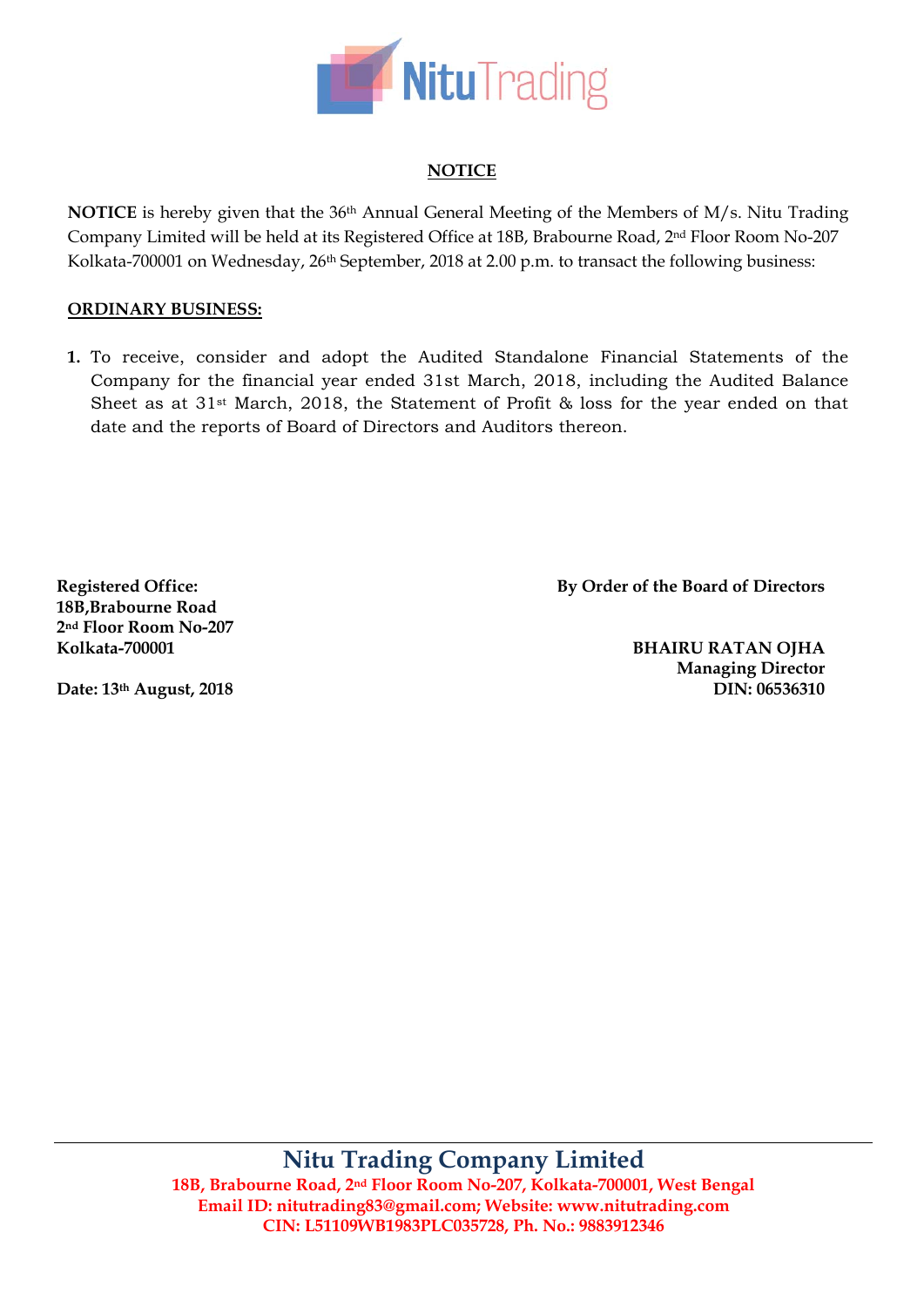## **NOTES:**

- 1. **A MEMBER ENTITLED TO ATTEND AND VOTE AT THE MEETING IS ENTITLED TO APPOINT A PROXY/ PROXIES TO ATTEND AND VOTE INSTEAD OF HIMSELF/HERSELF. SUCH A PROXY/ PROXIES NEED NOT BE A MEMBER OF THE COMPANY**. The instrument of Proxy in order to be effective, should be deposited at the Registered Office of the Company, duly completed and signed, not less than 48 hours before the commencement of the meeting. A person can act as proxy on behalf of members not exceeding fifty (50) and holding in the aggregate not more than ten percent of the total share capital of the Company. A member holding more than ten percent of the total share capital of the company carrying voting rights may appoint a single person as proxy and such person shall not act as proxy for any other person or shareholders.
- 2. The Register of Member and Transfer Books will remain closed from Thursday, the 20<sup>th</sup> day of September, 2018 to Wednesday, the 26th day of September, 2018 (both days inclusive) for the purpose of Annual General Meeting.
- 3. Corporate Members intending to send their authorized representatives to attend the meeting are requested to send a certified copy of the Board Resolution authorizing their representative to attend and vote on their behalf at the meeting.
- 4. During the period beginning 24 hours before the time fixed for the commencement of the meeting and ending with the conclusion of the meeting, members would be entitled to inspect the proxies lodged at any time during the business hours of the company, provided not less than 3 days of notice in writing is given to the company.
- 5. Members/Proxies are requested to bring their attendance slips duly filed in along with their copies of Annual Report to the Annual general Meeting.
- 6. The notice is being sent all members, whose names appear on the Register of Members/List of beneficial owners.
- 7. In case shares are jointly held, this form should be completed and signed (as per the specimen signature registered with the company) by the first named member and in his/her absence, by the next named member.
- 8. Copy of relevant documents referred to in this notice are open for inspection at the registered office of the Company an all working days, except holidays between **11.00 A.M to 2.00 P.M** upto the date of declaration of the results of e-voting.
- 9. Any member desirous of getting any information on the accounts of the Company is required to forward his/her queries at least 7 days prior to the meeting so that the required information can be made available at the meeting.
- 10. Members are requested to intimate change in their address immediately to M/s. Purva Sharegistry (India) Private Limited, the Company's Registrar and Share Transfer Agents, at their office at No. 9, Shiv Shakti Ind. Estate, Ground Floor, J.R. Boricha Marg, Lower Parel (East), Mumbai – 400 011.
- 11. Pursuant to SEBI Circular, the Shareholders holding shares in physical form are requested to submit self attested copy of PAN at the time of sending their request for share transfer/transmission of name/transposition of name.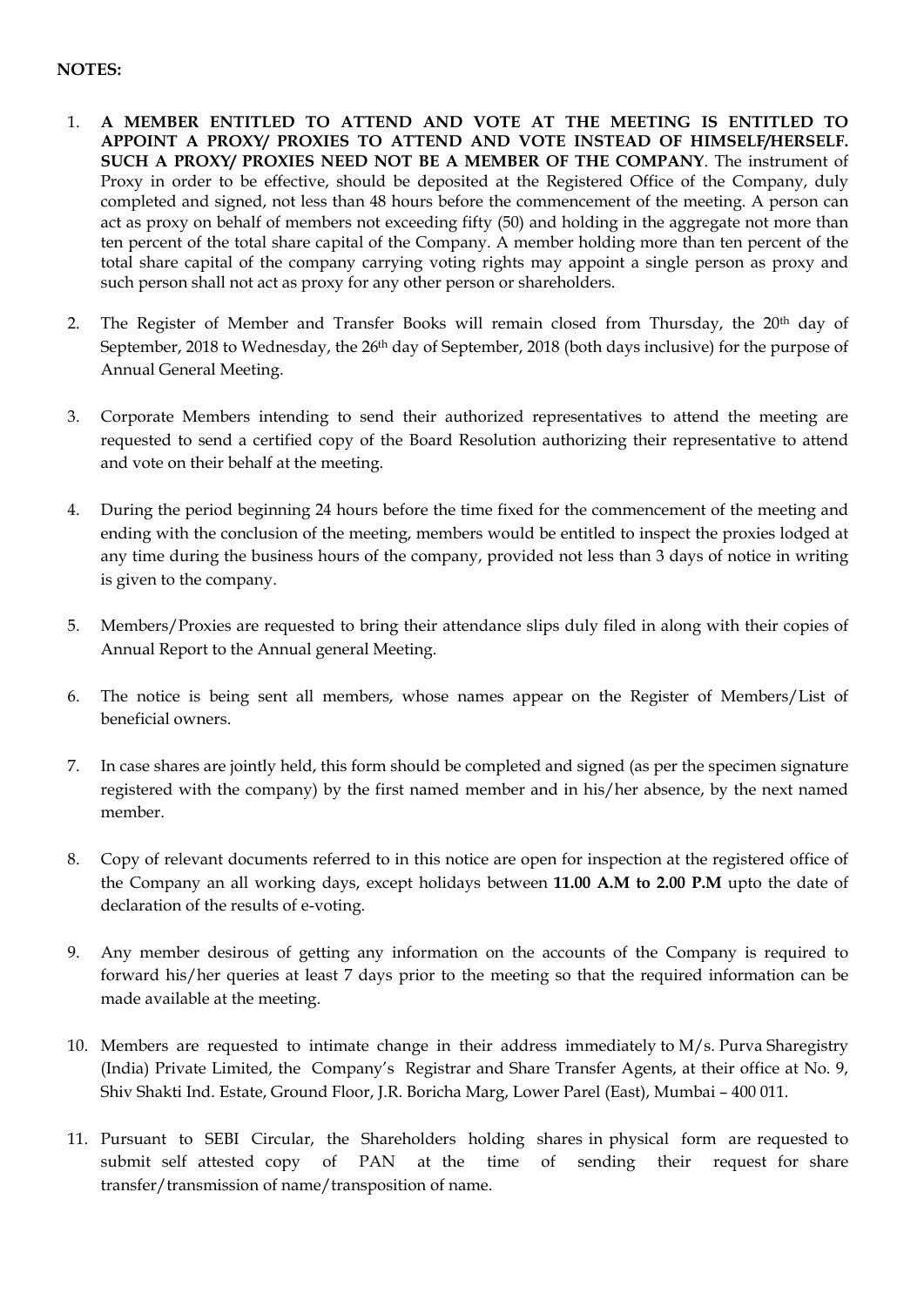- 12. Members holding shares in physical form in the same set of names under different folios are requested to apply for consolidation of such folios along with relevant Share Certificates to M/s. Purva Sharegistry (India) Private Limited, Registrar and Share Transfer Agents of the Company, at their address given above.
- 13. Members who hold shares in dematerialized form are requested to write their Client ID and DP ID and those who hold shares in physical form are requested to write their Folio number in the attendance slip for attending the meeting. In case of joint holders attending the meeting, only such joint holder who is higher in the order of names will be entitled to vote.
- 14. For members who have not registered their e-mail address, physical copies of the Notice of the 36<sup>th</sup> Annual General Meeting of the Company inter alia indicating the process and manner of e‐voting along with Attendance Slip and Proxy Form is being sent in the permitted mode. Members may also note that Notice of 36th Annual General Meeting and Annual report for 2017-2018 will be available on company's website www.nitutrading.com for their download.
- 15. Members who have not registered their email addresses so far are requested to register their e‐mail address for receiving all communications including annual report, notices, circulars etc. from the company electronically.
- 16. For any assistance or information about shares etc. members may contact the Company.

## 17. **VOTING THROUGH ELECTRONIC MEANS**

- **I** In compliance with provisions of Section 108 of the Companies Act, 2013, Rule 20 of the Companies (Management and Administration) Rules, 2014 as amended by the Companies (Management and Administration) Amendment Rules, 2015 and Regulation 44 of the SEBI (Listing Obligations and Disclosure Requirements) Regulation, 2015, the Company is pleased to provide members facility to exercise their right to vote on resolutions proposed to be considered at the Annual General Meeting (AGM) by electronic means and the business may be transacted through e-Voting Services. The facility of casting the votes by the members using an electronic voting system from a place other than venue of the AGM ("remote e-voting") will be provided by Central Depository Services (India) Limited (CDSL).
- II. The facility for voting through ballot paper shall be made available at the AGM and the members attending the meeting who have not cast their vote by remote e-voting shall be able to exercise their right at the meeting through ballot paper. The members who have cast their vote by remote e-voting prior to the AGM may also attend the AGM but shall not be entitled to cast their vote again.

### III. **The process and manner for remote e-voting are as under:**

- i) The remote e-voting period commences on 23rd September, 2018 at 9:00 a.m. and ends on 25th September, 2018 at 5:00 p.m. During this period members' of the Company, holding shares either in physical form or in dematerialized form, as on the cut-off date of 19<sup>th</sup> September, 2018, may cast their vote by remote e-voting. The remote e-voting module shall be disabled by CDSL for voting thereafter. Once the vote on a resolution is cast by the member, the member shall not be allowed to change it subsequently.
- ii) The shareholders should log on to the e-voting website www.evotingindia.com during the voting period.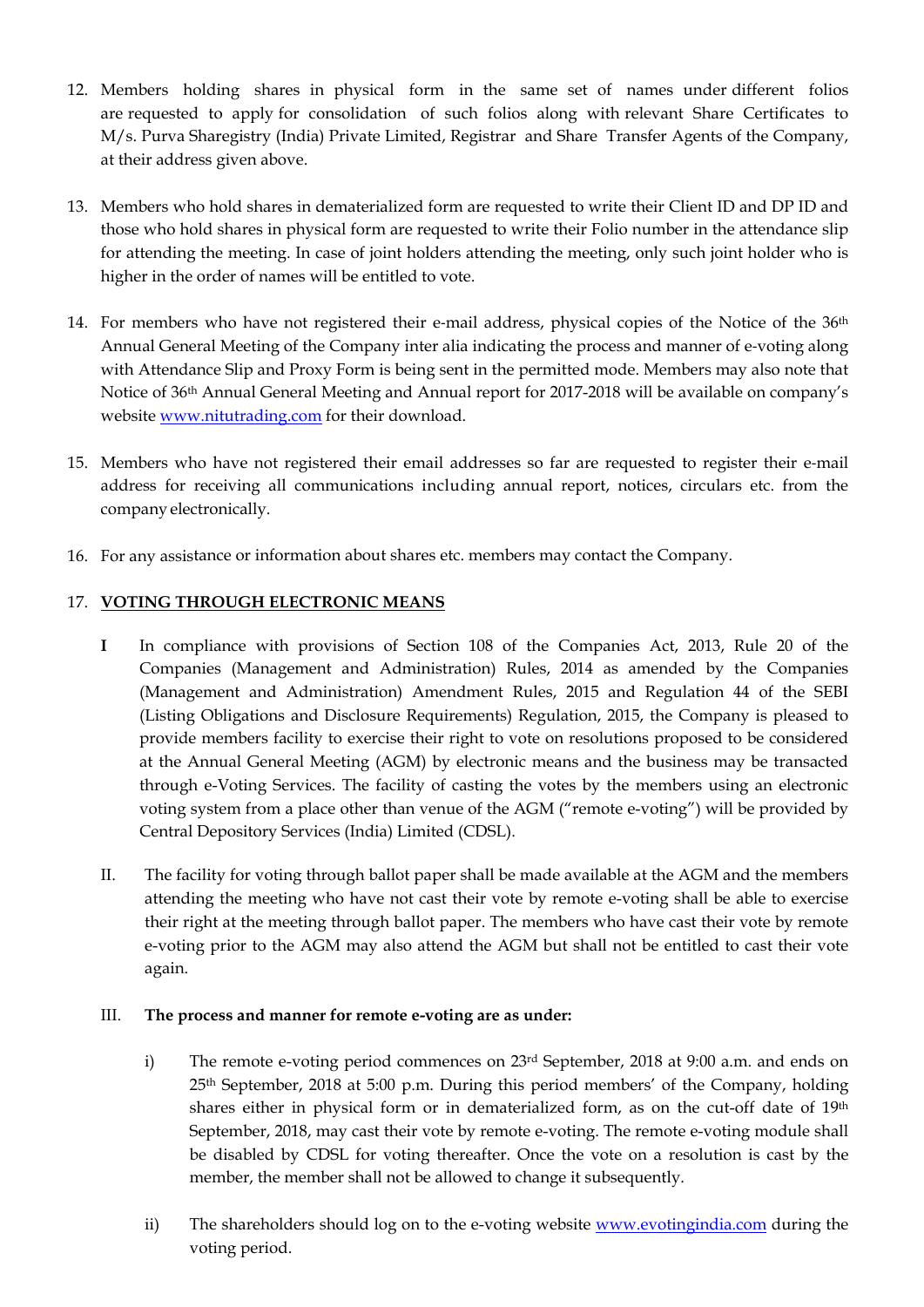- iii) Click on "Shareholders" tab.
- iv) Now Enter your User ID
	- a) For CDSL: 16 digits beneficiary ID,
	- b) For NSDL: 8 Character DP ID followed by 8 Digits Client ID,
	- c) Members holding shares in Physical Form should enter Folio Number registered with the Company.
- v) Next enter the Image Verification as displayed and Click on Login.
- vi) If you are holding shares in demat form and had logged on to www.evotingindia.com and voted on an earlier voting of any Company, then your existing password is to be used.
- vii) If you are a first time user follow the steps given below:

| For Members holding shares in Demat Form and Physical Form |                                                                                      |  |  |  |  |
|------------------------------------------------------------|--------------------------------------------------------------------------------------|--|--|--|--|
| <b>PAN</b>                                                 | Enter your 10 digit alpha-numeric *PAN issued by Income Tax Department               |  |  |  |  |
|                                                            | (Applicable for both demat shareholders as well as physical shareholders)            |  |  |  |  |
|                                                            | Members who have not updated their PAN with<br>the                                   |  |  |  |  |
|                                                            | Company/Depository Participant are requested to use the first two                    |  |  |  |  |
|                                                            | letters of their name and the 8 digits of the sequence number (refer serial          |  |  |  |  |
|                                                            | no. printed on the name and address sticker/Postal Ballot Form/mail) in              |  |  |  |  |
|                                                            | the PAN field.                                                                       |  |  |  |  |
|                                                            | In case the sequence number is less than 8 digits enter the applicable<br>$\bullet$  |  |  |  |  |
|                                                            | number of 0's before the number after the first two characters of the                |  |  |  |  |
|                                                            | name in CAPITAL letters. Eg. If your name is Ramesh Kumar with serial                |  |  |  |  |
|                                                            | number 1 then enter RA00000001 in the PAN field.                                     |  |  |  |  |
| <b>DOB</b>                                                 | Enter the Date of Birth as recorded in your demat account or in the company          |  |  |  |  |
|                                                            | records for the said demat account or folio in dd/mm/yyyy format.                    |  |  |  |  |
| Dividend                                                   | Enter the Dividend Bank Details as recorded in your demat account or in the          |  |  |  |  |
| Bank                                                       | company records for the said demat account or folio.                                 |  |  |  |  |
| Details                                                    | Please enter the DOB or Dividend Bank Details in order to login. If the<br>$\bullet$ |  |  |  |  |
|                                                            | details are not recorded with the depository or company please enter the             |  |  |  |  |
|                                                            | member id / folio number in the Dividend Bank details field.                         |  |  |  |  |

viii) After entering these details appropriately, click on "SUBMIT" tab.

- ix) Members holding shares in physical form will then reach directly the Company selection screen. However, members holding shares in demat form will now reach 'Password Creation' menu wherein they are required to mandatorily enter their login password in the new password field. Kindly note that this password is to be also used by the demat holders for voting for resolutions of any other company on which they are eligible to vote, provided that company opts for e-voting through CDSL platform. It is strongly recommended not to share your password with any other person and take utmost care to keep your password confidential.
- x) For Members holding shares in physical form, the details can be used only for e-voting on the resolutions contained in this Notice.
- xi) Click on the EVSN for the relevant company name i.e. NITU TRADING COMPANY LIMITED on which you choose to vote.
- xii) On the voting page, you will see "RESOLUTION DESCRIPTION" and against the same the option "YES/NO" for voting. Select the option YES or NO as desired. The option YES implies that you assent to the Resolution and option NO implies that you dissent to the Resolution.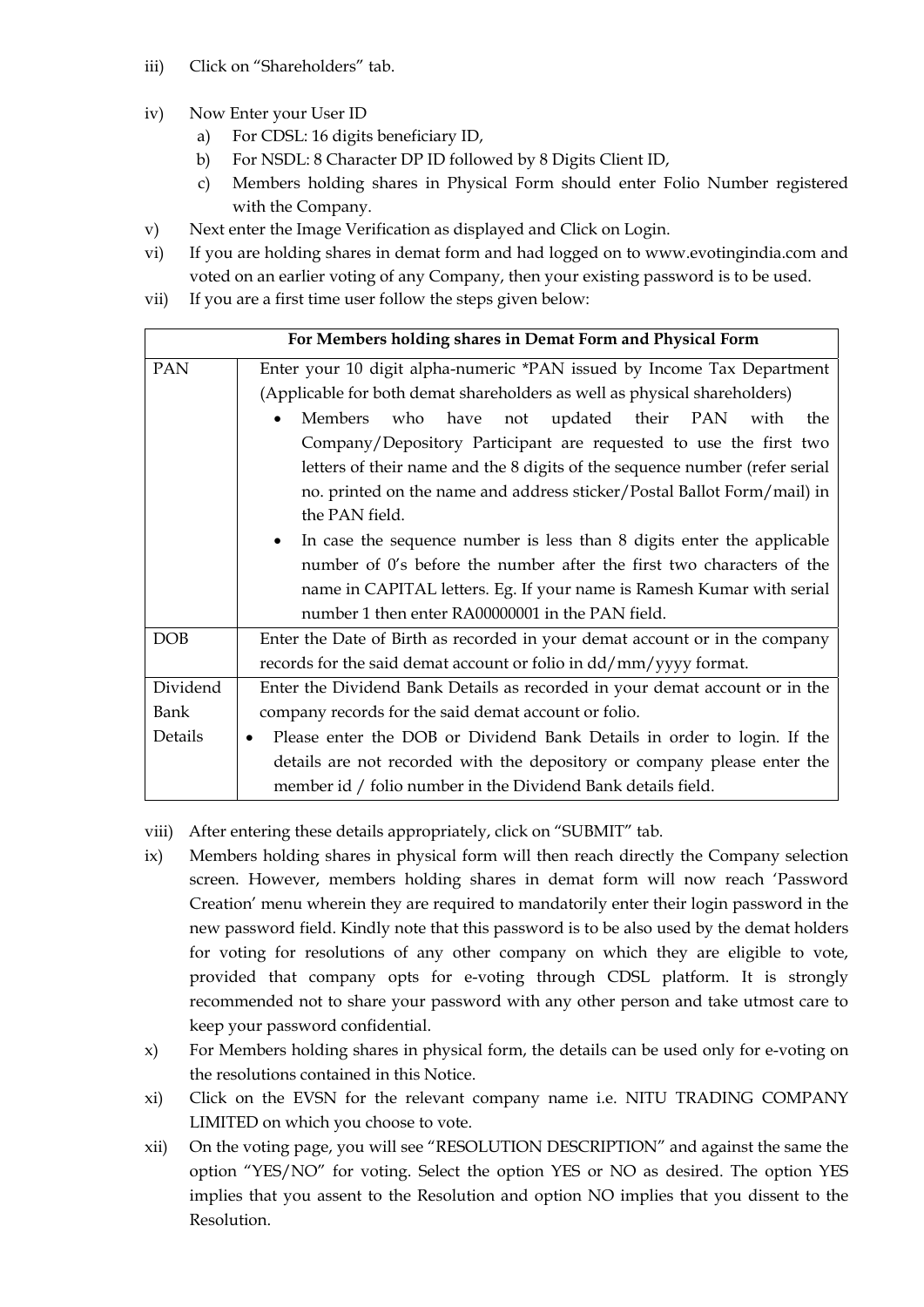- xiii) Click on the "RESOLUTIONS FILE LINK" if you wish to view the entire Resolution details.
- xiv) After selecting the resolution you have decided to vote on, click on "SUBMIT". A confirmation box will be displayed. If you wish to confirm your vote, click on "OK", else to change your vote, click on "CANCEL" and accordingly modify your vote.
- xv) Once you "CONFIRM" your vote on the resolution, you will not be allowed to modify your vote.
- xvi) You can also take out print of the voting done by you by clicking on "Click here to print" option on the Voting page.
- xvii) If Demat account holder has forgotten the changed password then enter the User ID and the image verification code and click on Forgot Password & enter the details as prompted by the system.
- xviii) Note for Institutional Shareholders & Custodians :
	- Institutional shareholders (i.e. other than Individuals, HUF, NRI etc.) and Custodians are required to log on to https://www.evotingindia.com and register themselves as Corporates.
	- A scanned copy of the Registration Form bearing the stamp and sign of the entity should be emailed to helpdesk.evoting@cdslindia.com.
	- After receiving the login details they have to create a compliance user which should be created using the admin login and password. The Compliance user would be able to link the account(s) for which they wish to vote on.
	- The list of accounts should be mailed to helpdesk.evoting@cdslindia.com and on approval of the accounts they would be able to cast their vote.
	- A scanned copy of the Board Resolution and Power of Attorney (POA) which they have issued in favour of the Custodian, if any, should be uploaded in PDF format in the system for the scrutinizer to verify the same.
- xix) In case you have any queries or issues regarding e-voting, you may refer the Frequently Asked Questions ("FAQs") and e-voting manual available at www.evotingindia.com under help section or write an email to helpdesk.evoting@cdslindia.com or contact them at 1800 200 5533.
- xx) Shareholders can also cast their vote using CDSL's mobile app m-voting available for android based mobiles. The m-voting app can be downloaded from Google play store, iPhone, and Windows phone users can download the app from the App store and the Windows phone store respectively on or after 23rd September, 2018, 9.00 a.m. to 25<sup>th</sup> September, 2018, 5.00 p.m. Please follow the instructions as prompted by the mobile app while voting on your mobile.
- 18. Institutional Members / Bodies Corporate (i.e. other than individuals, HUF, NRI etc.) are required to send scanned copy (PDF/JPG Format) of the relevant Board Resolution/ Authority letter etc. together with attested specimen signature of the duly authorized signatory(ies) who are authorized to vote through e-mail at cs.sa.associates@gmail.com with a copy marked to helpdesk.evoting@cdslindia.com on or before 25<sup>th</sup> September, 2018 upto 5:00 p.m. without which the vote shall not be treated as valid.
- 19. The voting rights of shareholders shall be in proportion to their shares of the paid up equity share capital of the Company as on the cut-off date of 19th September, 2018. A person who is not a member as on Cut Off date should treat this notice for information purpose only.
- 20. The shareholders shall have one vote per equity share held by them as on the cut-off date of 19th September, 2018. The facility of e-voting would be provided once for every folio/client id, irrespective of the number of joint holders.
- 21. Since the Company is required to provide members the facility to cast their vote by electronic means, shareholders of the Company, holding shares either in physical form or in dematerialized form, as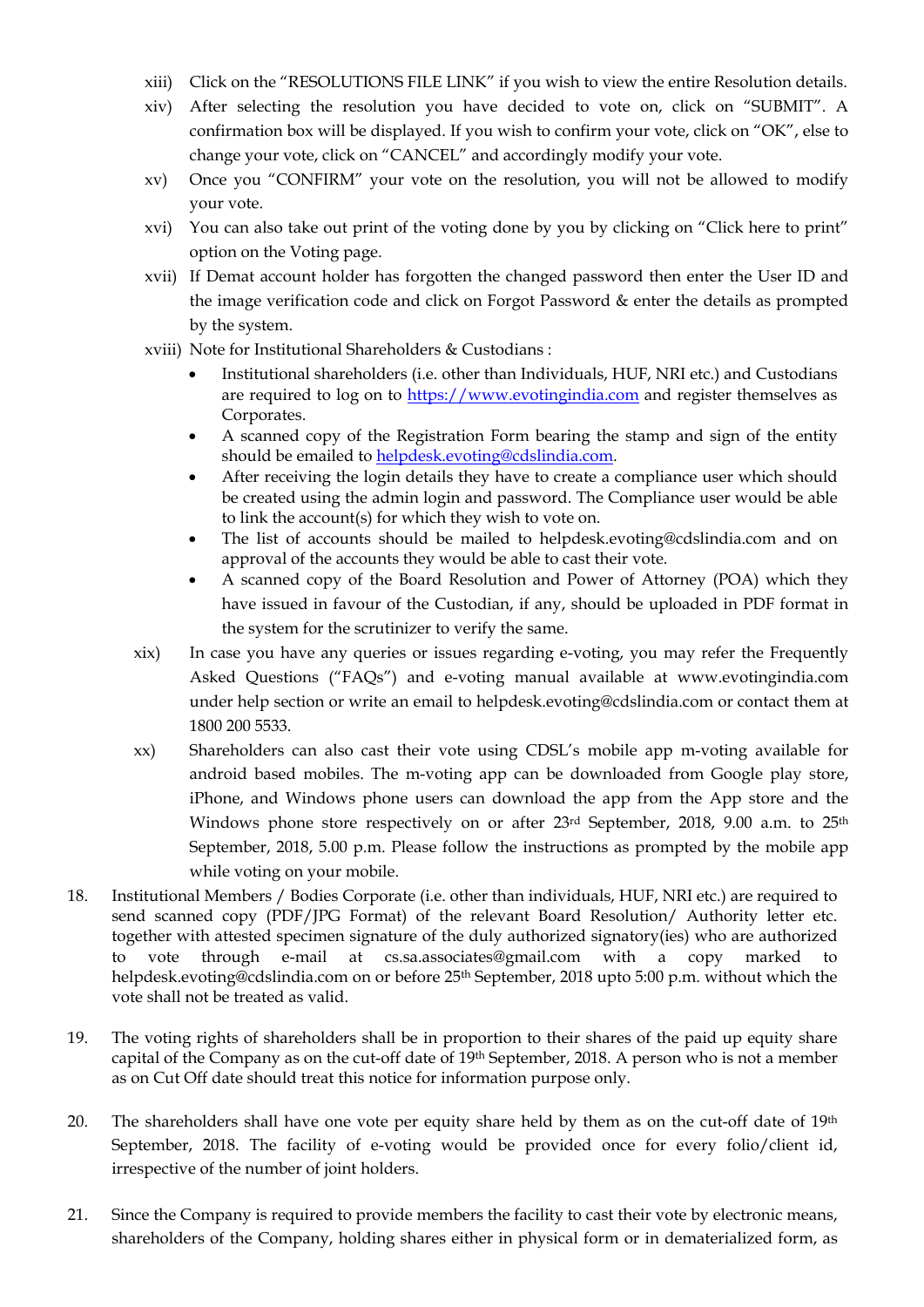on the cut-off date of 19th September, 2018 and not casting their vote electronically, may only cast their vote at the Annual General Meeting.

- 22. Notice of the AGM along with attendance slip, proxy form along with the process, instructions and the manner of conducting e-voting is being sent electronically to all the members whose e-mail IDs are registered with the Company / Depository Participant(s). For members who request for a hard copy and for those who have not registered their email address, physical copies of the same are being sent through the permitted mode.
- 23. Investors, who became members of the Company subsequent to the dispatch of the Notice / Email and hold the shares as on the cut-off date i.e. 19th September, 2018 are requested to send the written / email communication to the Company at nitutrading83@gmail.com by mentioning their Folio No. / DP ID and Client ID to obtain the Login-ID and Password for e-voting.
- 24. M/s. S.A & Associates (Proprietor Shipra Agarwal) Practicing Company Secretary, (C.P No. 3173) has been appointed as the Scrutinizer to scrutinize the remote e-voting process and voting at the AGM in a fair and transparent manner. The Scrutinizer will submit, not later than 2 days of conclusion of the AGM, a consolidated Scrutinizer's Report of the total votes cast in favour or against, if any, to the Chairman of the Company or a person authorized by him in writing, who shall countersign the same and declare the result of the voting forthwith.
- 25. Since e-voting facility (including Ballot forma) is provided to the members pursuant to the provisions of section 108 of the companies Act, 2013, read with Companies (Management and Administration) Rules, 2014, voting by show of hands are not allowed.
- 26. The Chairman shall, at the AGM, at the end of discussion on the resolutions on which voting is to be held, allow voting with the assistance of scrutinizer, by use of "Ballot Paper" for all those members who are present at the AGM but have not cast their votes by availing remote e-voting facility.
- 27. The Results declared along with the Scrutinizer's Report shall be placed on the Company's website www.nitutrading.com and on the website of CDSL. The same will be communicated to the stock exchanges where the company shares are listed viz. The Calcutta Stock Exchanges Ltd and MSEI.

**Registered Office: 18B,Brabourne Road 2nd Floor Room No-207 Kolkata-700001** 

**By Order of the Board of Directors**

**BHAIRU RATAN OJHA Managing Director DIN: 06536310** 

**Date: 13th August, 2018**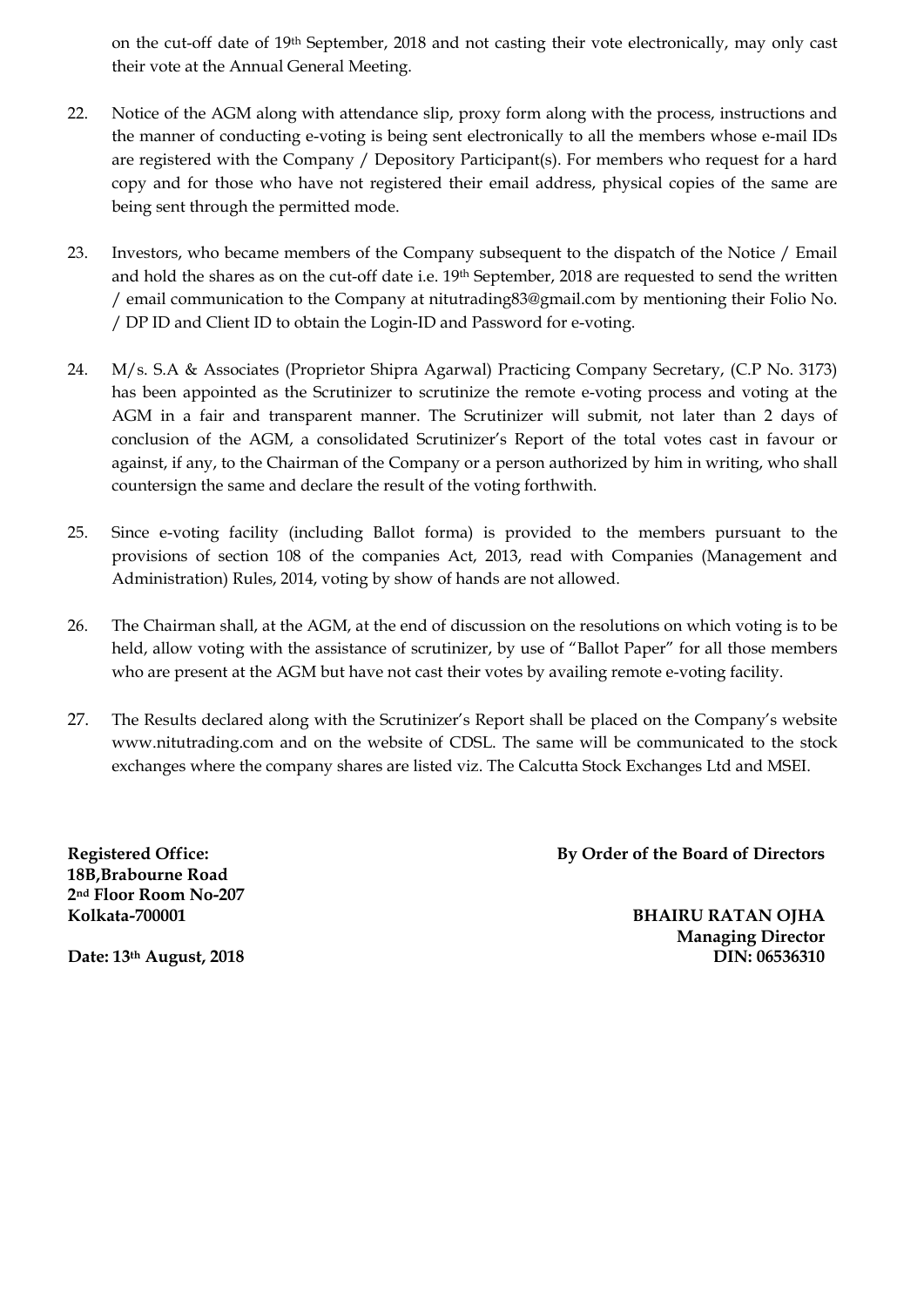### **Nitu Trading Company Limited CIN: L51109WB1983PLC035728 Regd. Office: 18B,Brabourne Road, 2nd Floor Room No-207 Kolkata-700001, West Bengal**

**36th ANNUAL GENERAL MEETING** 

# *ATTENDANCE SLIP*

(Members or their proxies are requested to present this form for admission, duly signed in accordance with their specimen signatures registered with the Company.)

| DP Id *         | $\sim$ $\cdot$<br>∟lient Id* |  |
|-----------------|------------------------------|--|
| Regd. Folio No. | No. of Shares                |  |

\*Applicable for shares held in electronic form

Name(s) and address of the shareholder / Proxy in full:

I/we hereby record my/our presence at the 36th Annual General Meeting of the Company being held on Wednesday, 26<sup>th</sup> September, 2018 at 2.00 p.m. at 18B, Brabourne Road, 2<sup>nd</sup> Floor Room No-207, Kolkata-700001, West Bengal,

Please  $(\sqrt{})$  in the box



Signature of Shareholder / Proxy

\_\_\_\_\_\_\_\_\_\_\_\_\_\_\_\_\_\_\_\_\_\_\_\_\_\_\_\_\_\_\_\_\_\_\_\_\_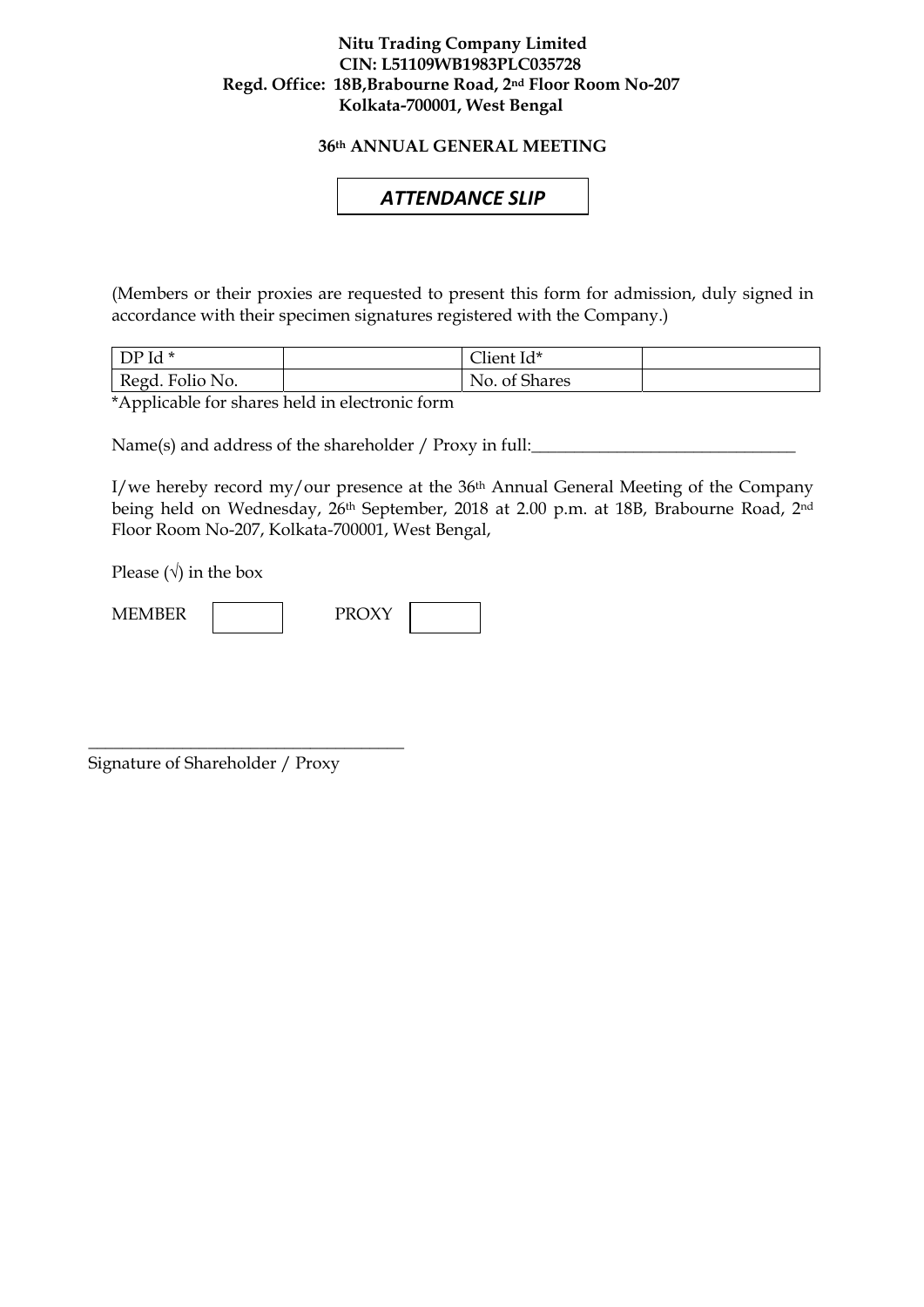#### **Form No. MGT-11**

# *PROXY FORM*

[Pursuant to section 105(6) of the Companies Act, 2013 and Rule 19(3) of the Companies Management and Administration) Rules, 2014] **CIN:** L51109WB1983PLC035728 **Name of the Company:** Nitu Trading Company Limited **Registered Office**: 18B, Brabourne Road, 2nd Floor Room No-207, Kolkata-700001, West Bengal

**Name of the member(s):** 

| ivalue of the member(s).   |  |
|----------------------------|--|
| <b>Registered address:</b> |  |
|                            |  |
| E-mail Id:                 |  |
| Folio No. / Client Id:     |  |
| DP ID:                     |  |
|                            |  |

I/ We, being the member(s) of ……………..…. shares of the above named Company, hereby appoint

as my/our proxy to attend and vote (on a poll) for me/us and on my/our behalf at the 36<sup>th</sup> Annual General Meeting of the Company, to be held on Wednesday the 26<sup>th</sup> September, 2018 at 2.00 p.m. at 18B, Brabourne Road, 2<sup>nd</sup> Floor Room No-207, Kolkata-700001, West Bengal, and at any adjournment thereof in respect of such resolutions as are indicated below:

| Item                      | <b>Description of Resolutions:</b>                                                            |  |  |  |
|---------------------------|-----------------------------------------------------------------------------------------------|--|--|--|
| No.                       |                                                                                               |  |  |  |
| <b>Ordinary Business:</b> |                                                                                               |  |  |  |
|                           | Adoption of the Audited Balance Sheet of the Company for the Financial Year ended 31st March, |  |  |  |
|                           | 2018 together with the Report of the Board of Directors and Auditors thereon.                 |  |  |  |

Signed this …..…… day of ………………….......... 2018

Signature of shareholder(s)

**Affix Revenue Stamp**

Signature of Proxy holder(s)

**Notes:** 

- 1. This form of proxy in order to be effective should be duly completed and deposited at the Registered Office of the Company, not less than 48 hours before the commencement of the Meeting.
- 2. Any alteration or correction made to this Proxy form must be initialed by the signatory /signatories.